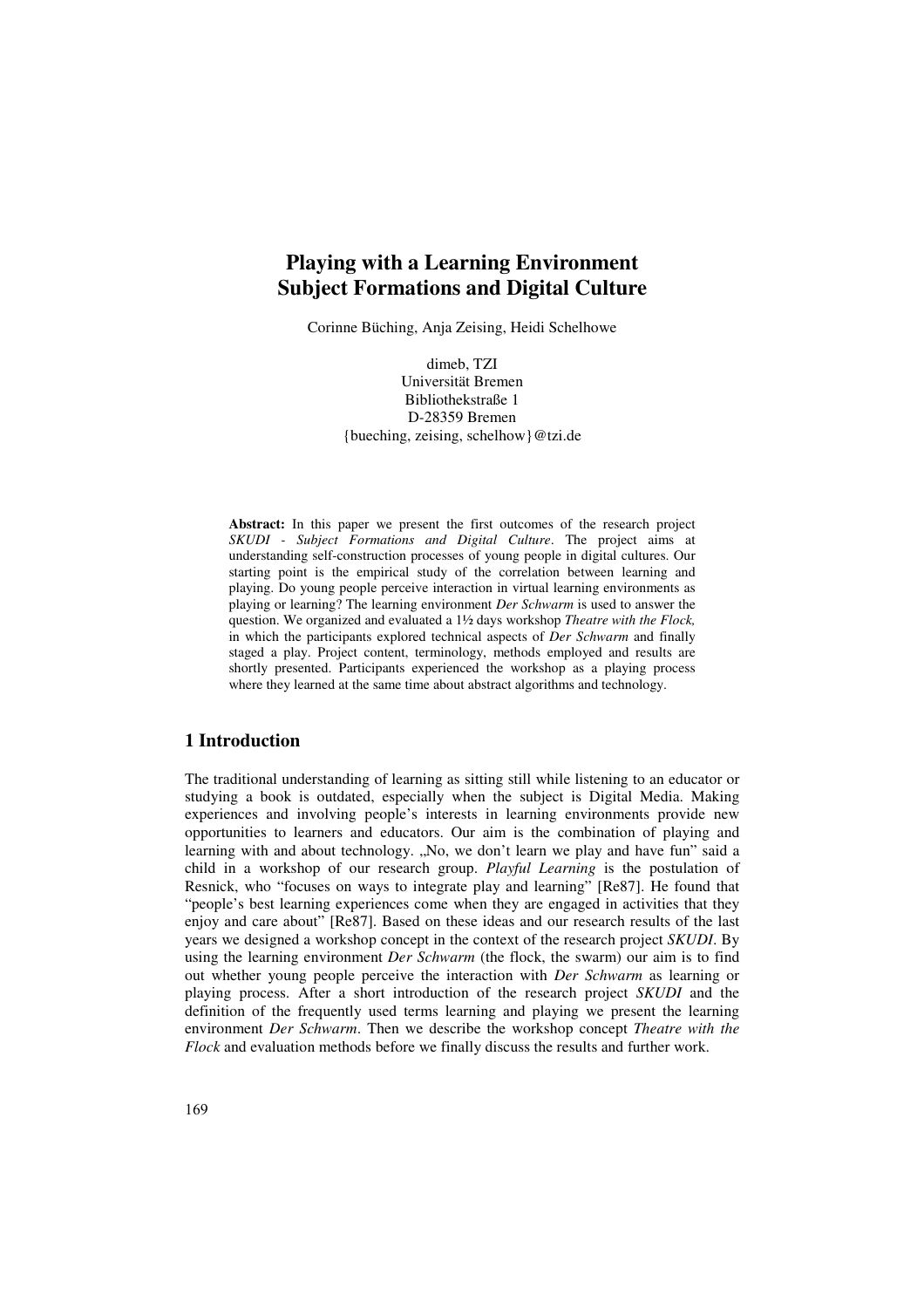## **2 Subject Formations and Digital Culture**

The research project *SKUDI - Subject Formations and Digital Culture, New Subject*  Formations in Interaction with Socio-Cultural Practices in Cyberspace<sup>1</sup> started in September 2009 and involves four universities from Germany<sup>2</sup> and Austria<sup>3</sup>. The main goal is to investigate to which extent socio-cultural practices (working, communicating, learning, playing, creating, and thinking) are the basis for new subject formations which designate yet unknown dimensions of human existence as intrinsic elements of a digital culture. This question is investigated in the techno-medial performative arenas of webbased occupation (University Hamburg-Harburg), communicative publics in cyberspace (University Klagenfurt), and learning by interacting with technical artifacts (University Bremen). At first we outlined preliminary definitions of the socio-cultural practices and gained first empirical results about two socio-cultural practices learning and playing in combination with a digital learning environment. Therefore the definitions of learning and playing are introduced in the following.

#### **2.1 Learning**

Our understanding of learning states a change in experience and behavior of the individual [Pi01]. This change results from the subject's recurring experiences during the interaction with its environment [PI77]. Learning processes cannot be controlled but triggered. Therefore, learning is defined as the (active) process of self-directed knowledge construction [Pa94]. In this process the subject gains deeper insight initiated by the (active) reflection of results and experiences [Ac96]. These insights start a process of development and culminate in the ability of abstraction, i.e. the ability to transfer acquired knowledge to similar problems.

#### **2.2 Playing**

j

Playing is a free [Hu04] interactive action in an intermediary space that can be executed alone as well as in company. Playing means to break daily routines and enter a sphere of activity with a tendency of its own. The playing field may be of material or immaterial nature. It opens a space for creativity and self-experiments and is fundamental for the development of subjectivity [Wi71]. Playing allows crossing the border between subjective and objective world (intermediary space) and follows given or self-made rules. Experiences in winning and losing are inherent to play. Ideals of cultural expression and social life are satisfied and furthermore playing enables the development of subjectivity through interaction with the social and material environment.<sup>4</sup>

<sup>&</sup>lt;sup>1</sup> Funded by VolkswagenStiftung

<sup>2</sup> PD Dr. Raphael Beer, Westfälische Wilhelms-Universität Münster, Prof. Dr. Gabriele Winker, TU Hamburg-Harburg, Prof. Dr. Heidi Schelhowe, Universität Bremen

<sup>3</sup> Prof. Dr. Christina Schachtner, Alpen-Adria-Universität Klagenfurt

<sup>&</sup>lt;sup>4</sup> The *SKUDI* team in Klagenfurt elaborated this preliminary definition of play.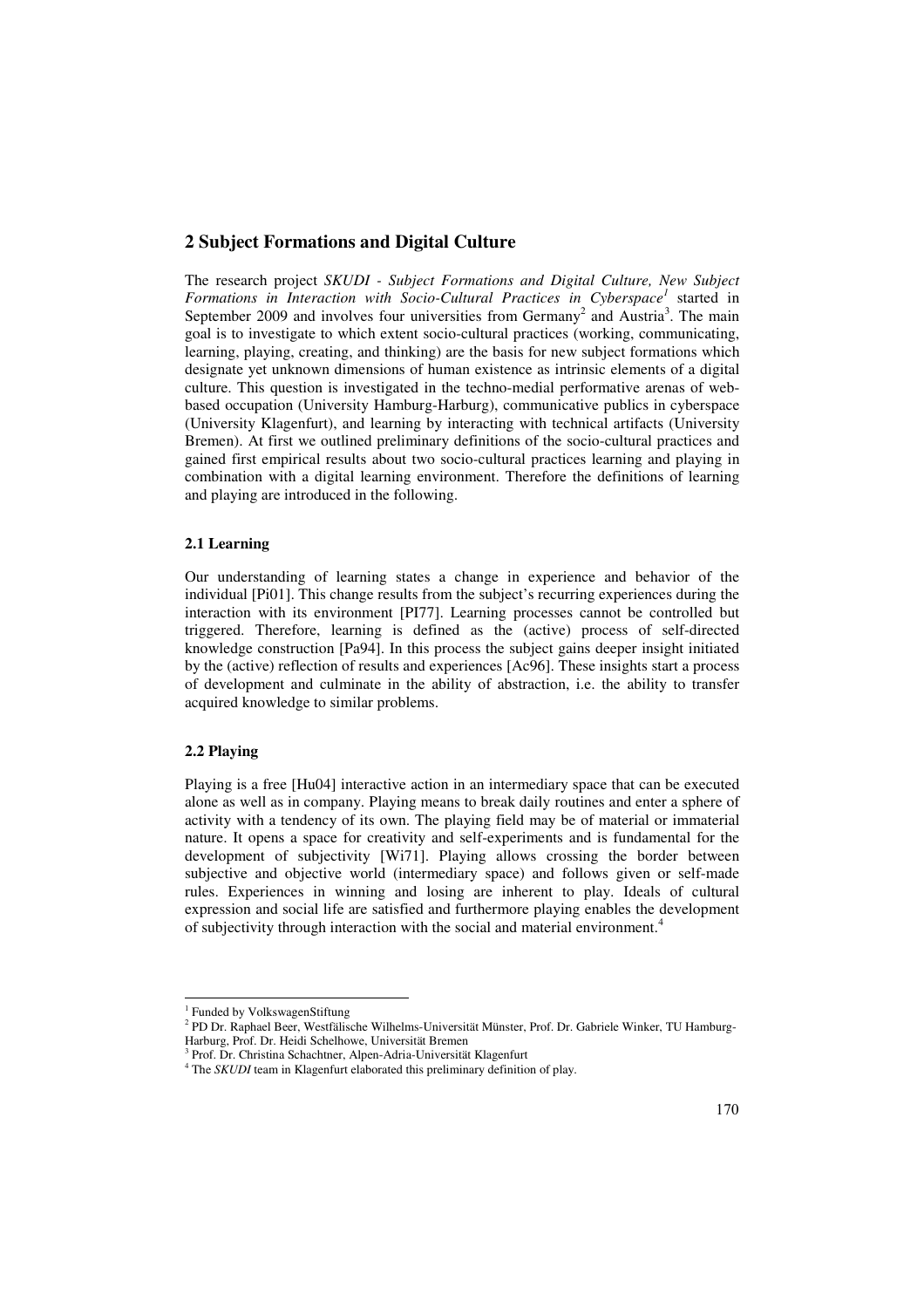# **3 The Learning Environment**

Der Schwarm had been developed within a student project<sup>5</sup> and has been enhanced theoretically and technically by our research group. The installation is frequently used in workshops with children and young people [HP08]. In this paper, we focus on the installation's aspect as a learning environment.



Figure 1: Technical setup of *Der Schwarm* Figure 2: User interface *Boids Regeln* 

Free body movements are tracked and a computed response of swarming light spots is projected on the floor. The interaction between body movements and virtual light spots opens a semantic space of playing and learning. The hardware structure (figure 1) includes a laser scanner to track movements, a projector and loudspeakers for visual and audible feedback, a mirror that reflects the projection to the floor, and a computer with special software. The programmed swarming light spots react to free body movements depending on the protagonist's velocity and movement level with one of six states: trust, curiosity, observance, escape, confusion, aggression. The distinguishing features between the states are color, appearance, and a set of parameters such as velocity and level of herd instinct. Variation in the protagonist's gesture and movement speed provokes a state change and gives direct response to her/his movements, such as following and fleeing. Thereby a meaningful interaction between protagonist and virtual swarm is created as the concept *Embodied Interaction* [Do01] suggests.

#### **3.1 Abstract Algorithms**

In addition to the sensual experience one may explore the abstract structure on which swarm behavior simulation is based. We employ Reynolds' concept for steering behaviors of autonomous characters (boids) which provides three rules: separation, cohesion, and alignment. Every boid reacts and thus moves according to the three rules, if another boid enters its local neighborhood which is specified by the parameters angle (field of view) and distance (size of neighborhood). Boids outside the neighborhood are ignored [Re99]. We developed the enhancement *Boids Regeln* (boid control, boids' rules) that provides playful exploration of the three rules. The interface allows direct manipulation of the boids' neighborhood and rule balancing [HB09].

-

<sup>&</sup>lt;sup>5</sup> Idea, concept, and, first realization particularly by Merten Schüler and Andreas Wiegand.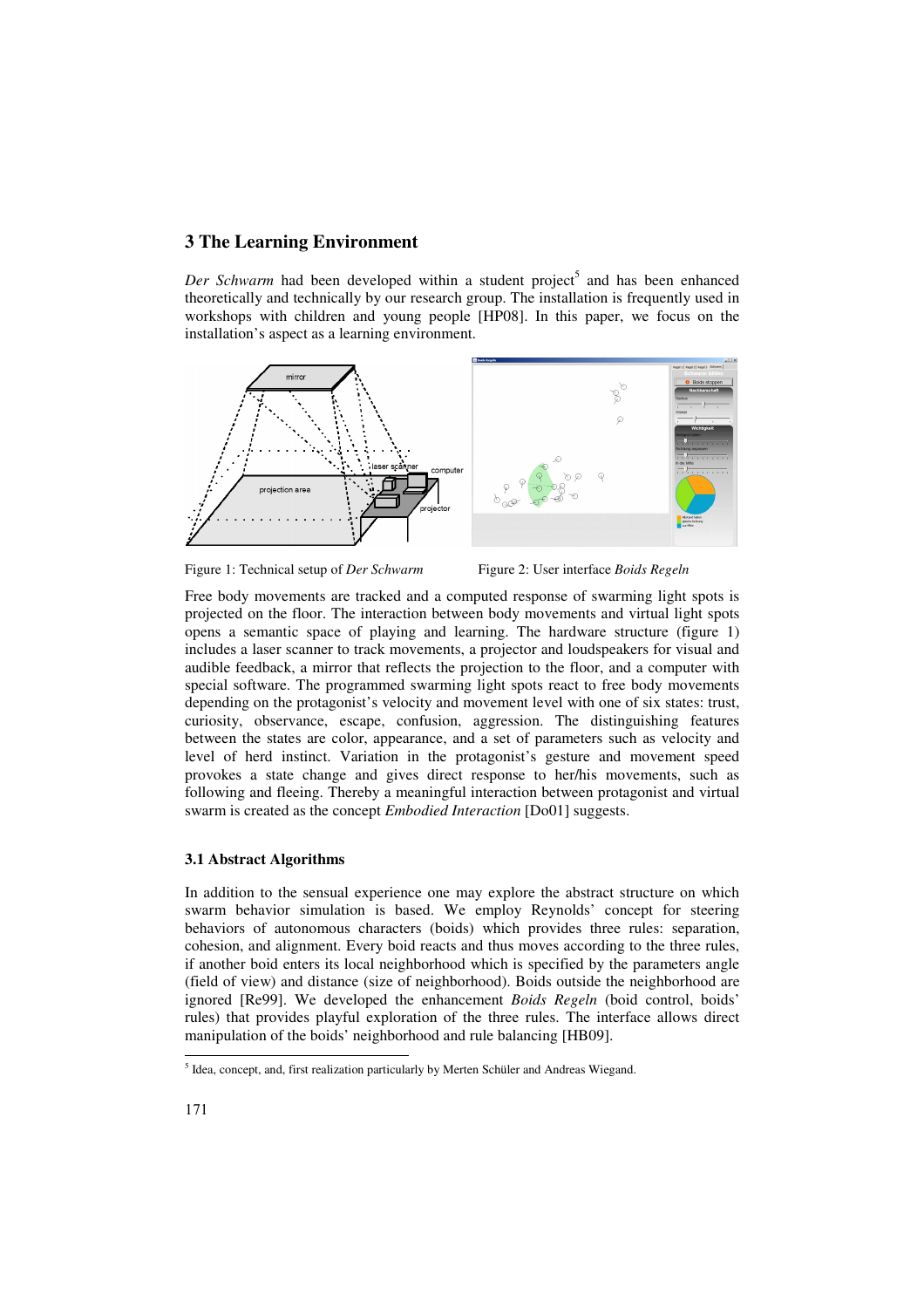Figure 2 shows a *Boids Regeln* screenshot with the ongoing swarm simulation. The rule balancing and the neighborhood parameters are adjustable through the sliders on the right. The effect is shown immediately within the simulation window in which the green area represents a boid's neighborhood. Thus, conclusions about the principles of swarm behavior simulation and abstract algorithms in general can be drawn easily [HB09].

#### **3.2 Immersive Sound**

According to Ackermann's concept of *Diving-in* and *Stepping-out*, sensual immersion is as important to learning as cognitive reflection [Ac96]. Auditory feedback in addition to physical interaction can enhance the understanding of abstract concepts [FP08]. The component *Dancing Sound* aims to foster sensual immersion and increase the motivation to learn. Every boid produces a sound depending on its state, velocity, and orientation. Within a geometric three-dimensional space every boids' status is assigned to a sound and vice versa. These parameters are mapped to the musical characteristics pitch/timbre, interval/duration, and arrangement. The mapping model is inspired by existing mapping strategies e.g. body movement – sound, swarm intelligence – sound event, and emotion musical characteristics [HH09]. An interface provides the possibility to reflect the sensual experience and change the mapping of the sound axes within the model.

## **4 Workshop**

In order to answer our leading question about learning in interaction with technical artifacts we developed the workshop concept *Theatre with the Flock*. The aim is to gain understanding about the participants' view of their interaction with *Der Schwarm*. The concept is designed for up to twelve students (about 20 years at age) without knowledge about *Der Schwarm* for a 1½ days workshop. The students have experience in acting, so the goal is to create and stage a thirty-minute play. Therefore, the participants need to understand the general interaction principles, algorithms, and the sound function of *Der Schwarm*. By arranging a performance the participants can demonstrate their ability to transfer newly acquired knowledge to another context. Several group sessions allow the students to experience *Der Schwarm* and its facets such as *Boids Regeln* and *Dancing Sound* through bodily and mouse/screen interaction. Group discussions, interviews, and the thinking aloud method are supposed to deepen reflection. The complexity of the final performance and the use of *Der Schwarm* are meant to give information about the participants' understanding about *Der Schwarm*'s inherent abstract concepts.

# **5 Evaluation Method and Results**

The general evaluation method used in *SKUDI* is Grounded Theory [SC91]. The instruments to obtain data to be evaluated are participative observation, thematicallyfocused interviews with a narrative initial question [Ro04], group interviews, the method of thinking aloud [BT00], and photos as well as video recordings. Until now, the group interviews were sequential and reconstructive analyzed [Ro08].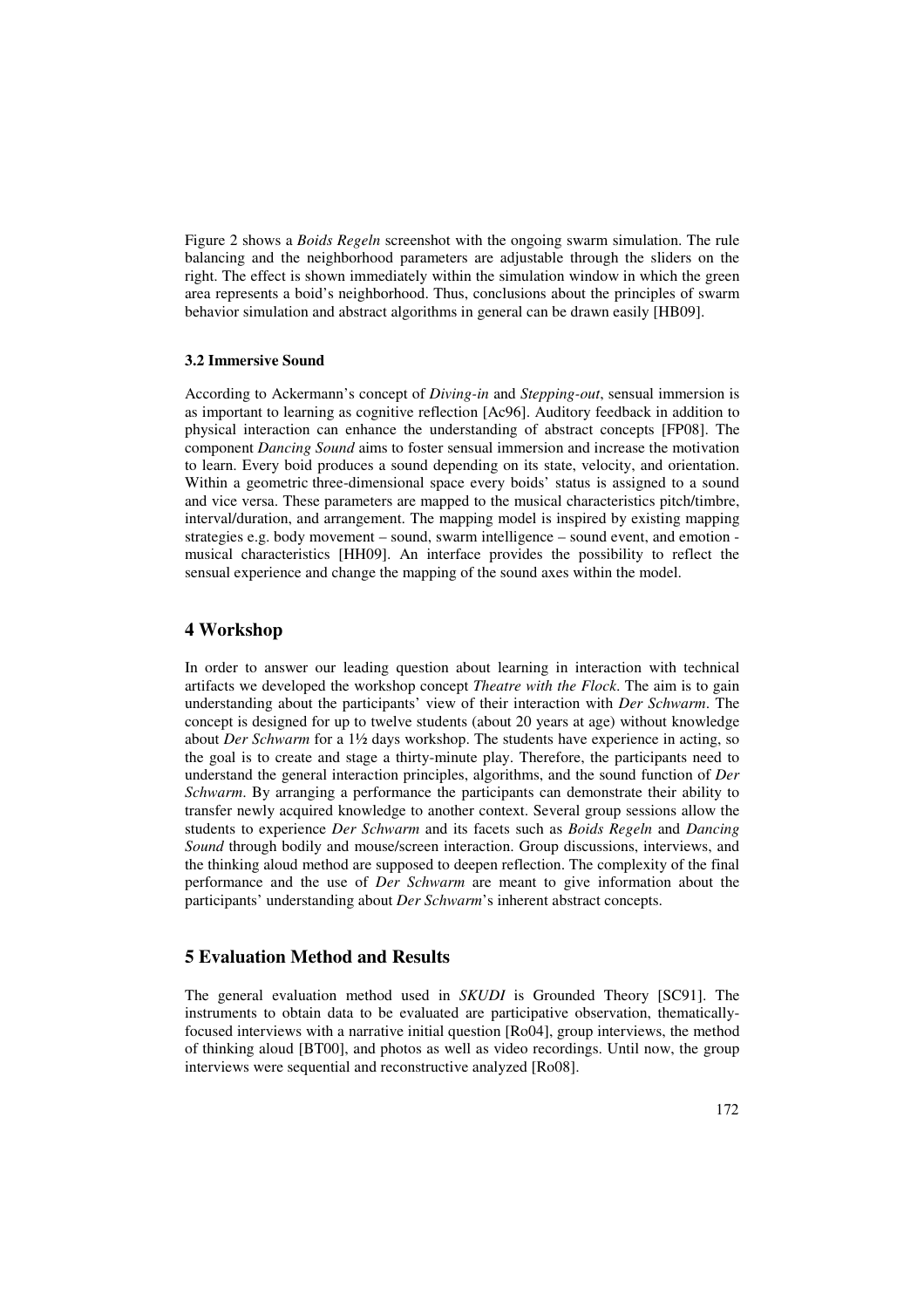In general the analysis reveals a deep understanding about the installation's technical aspects by all participants. We achieved a knowledge transfer to the common sense world. In particular emerge two focal categories relating to playing and learning: In the participants' self-perception they either play or playfully learn with *Der Schwarm*. Firstly, we discuss the playing and then the playfully learning participants.

Most of these participants gave interview comments like "I found it playful", "it was trial and error", "then we had a look at what happens" (translated from German). Furthermore, they explicitly mentioned "play" in connection with the workshop. They described an open situation in which they could easily experiment with *Der Schwarm*. In our definition of play, the socio-cultural practice is characterized by a high degree of creativity which is not as important in the case of the socio-cultural practice learning. The consideration of playing as non-serious and purpose-free also becomes obvious in the comments of the participants. One girl's comment makes her understanding of playing especially clear:  $\mathbf{W}$  When the animals and I are together, we are playing. When I am not with them, they play with each other". The girl regards every action of *Der Schwarm* as playing regardless of someone interacting with the flock. *Der Schwarm* wants to play with everybody, she explains. This kind of perception could be observed throughout the whole workshop, since the participant perceived the light points acting like creatures depending on their mood. This girl in contrast to the other participants, who studied every step of the performance using their knowledge and curiosity about *Der Schwarm*, improvised her scenes each time. The participants playfully explored the features of *Der Schwarm* and got involved in the process of constructing it. The results show the participants' enjoyment in preparing the play according to their acting experience. *Der Schwarm* was part of the theatre, so the participants were creative to combine their passion for acting with their knowledge about *Der Schwarm* to a play.

The other main category is based on comments like "We playfully learned everything about *Der Schwarm*" or "It is a playing, but also a learning process, because we test out everything about *Der Schwarm*. We are right in the middle of the installation, we have to do something. That is why it is playful learning". It becomes apparent that the background is a game in which the participants are active learners. As the participants are actively integrated into the process they need to take actions in order to gain knowledge. Play is a concrete part of implementing the learning process thus, playing and learning are closely related practices. Play can encompass learning in a positive way, because the playing field comprises new possibilities for learning processes.

### **6 Conclusion and Future Work**

We introduced the ongoing research project *SKUDI - Subject Formations and Digital Culture* and the learning environment *Der Schwarm*. We developed and implemented a workshop concept in order to answer the question: Do young people perceive interaction in virtual learning environments as playing or learning? The analysis of the empirical data indicate two categories of workshop participants who either perceived the interaction with *Der Schwarm* as pure playing or as playful learning. All participants whatsoever experienced the workshop as a playing process where they learned about